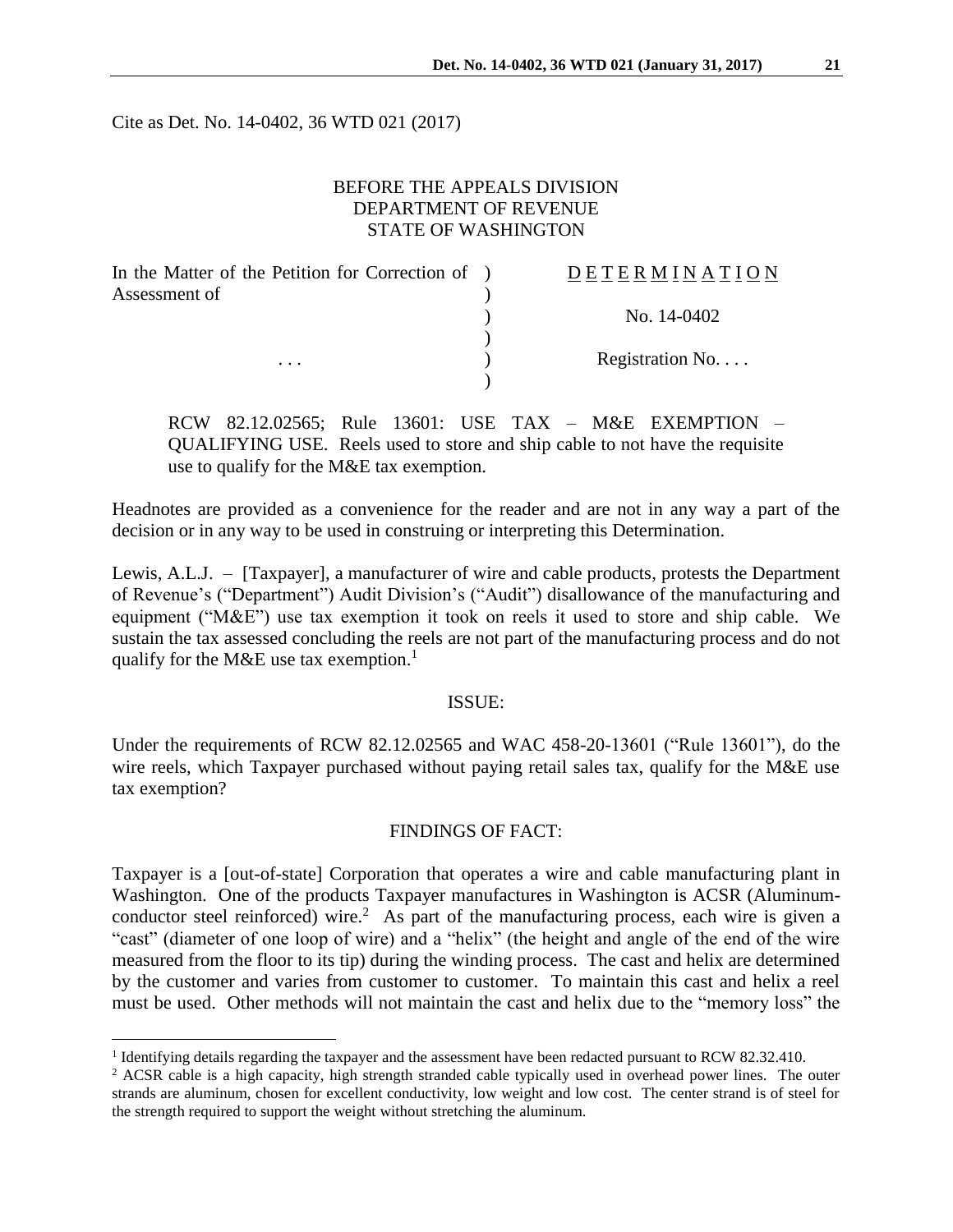wire will incur over time (the loss of its shape over time due to physical elements such as gravity). Thus, the reels are used not only to transport the wire, but also to maintain the cast and helix of the wire.

To maintain the cast and helix, the wire must stay on the reels until it is used by the customer. Generally, after a customer places an order, the wire is manufactured and wound onto a reel. Then a third-party common carrier picks the wire up at Taxpayer's plant and transports it to the customer. The shipping terms are FOB so that the title to and liability for the wire transfers to the customer at Taxpayer's manufacturing facility.

The reels, however, are transferred to the customer under a bailment arrangement. Under the bailment arrangement, ownership of the reels remains with Taxpayer, but possession and use of the reels is transferred to the customer during the time the reels are used to transport and store the wire for the customer. The reels are returned by the customer to the Taxpayer after the customer is done using the reels. The reels are then reused. There is no contract requiring return of the reels. Each reel is stamped with Taxpayer's logo and Taxpayer can track the reels to and from its customers. Taxpayer does not collect a deposit from its customers.

Taxpayer paid neither retail sales tax nor use tax on the reels reasoning that the reels qualified for the M&E sales and use tax exemptions. Taxpayer Account Administration Division ("TAA") determined that, while the reel had qualifying use in the manufacturing process at Taxpayer's manufacturing plant, once the reel left the plant its use no longer qualified. Thus, the reel had qualifying and non-qualifying use. The reels did not qualify for the M&E exemption because M&E exemption is only available when qualifying use exceeds 50% of the use.

During 2012, the Department's TAA examined Taxpayer's tax returns for the period January 1, 2008, through March 31, 2012. On December 24, 2012, the Department issued two assessments: a \$ . . . assessment for the period January 1, 2008, through March 31, 2008 (Invoice No. . . . ) and a \$ . . . assessment for the period April 1, 2008, through December 31, 2008 (Invoice No. . . . ).<sup>3</sup> The tax deficiency arose from the assessment of use tax on the reels

Taxpayer disagreed with the assessments. On January 22, 2013, Taxpayer filed an appeal requesting correction of the assessments. Taxpayer's petition maintained the wire reels had over 50% qualifying use and that TAA erred in disallowing the M&E exemption taken on the reels.

On December 4, 2013, the Department issued Det. No. 13-0376 that sustained the assessments. Even though Taxpayer disagreed with the assessments, on December 26, 2013, Taxpayer paid both assessments.

On December 13, 2013, following the Department's issuance of Det. No. 13-0376, the Department issued a \$ . . . assessment covering the period January 1, 2009, through June 30, 2012.<sup>4</sup> The assessment was based on the same issue; use tax on the value of wire reels used

<sup>3</sup> Taxpayer paid both balance due notices on December 26, 2013, following issuance of Det. No. 13-0376 on December 4, 2013.

<sup>&</sup>lt;sup>4</sup> On December 24, 2012, the Department issued the  $\$\ldots$$  assessment, which consisted of  $\$\ldots$$  tax and  $\$\ldots$ interest.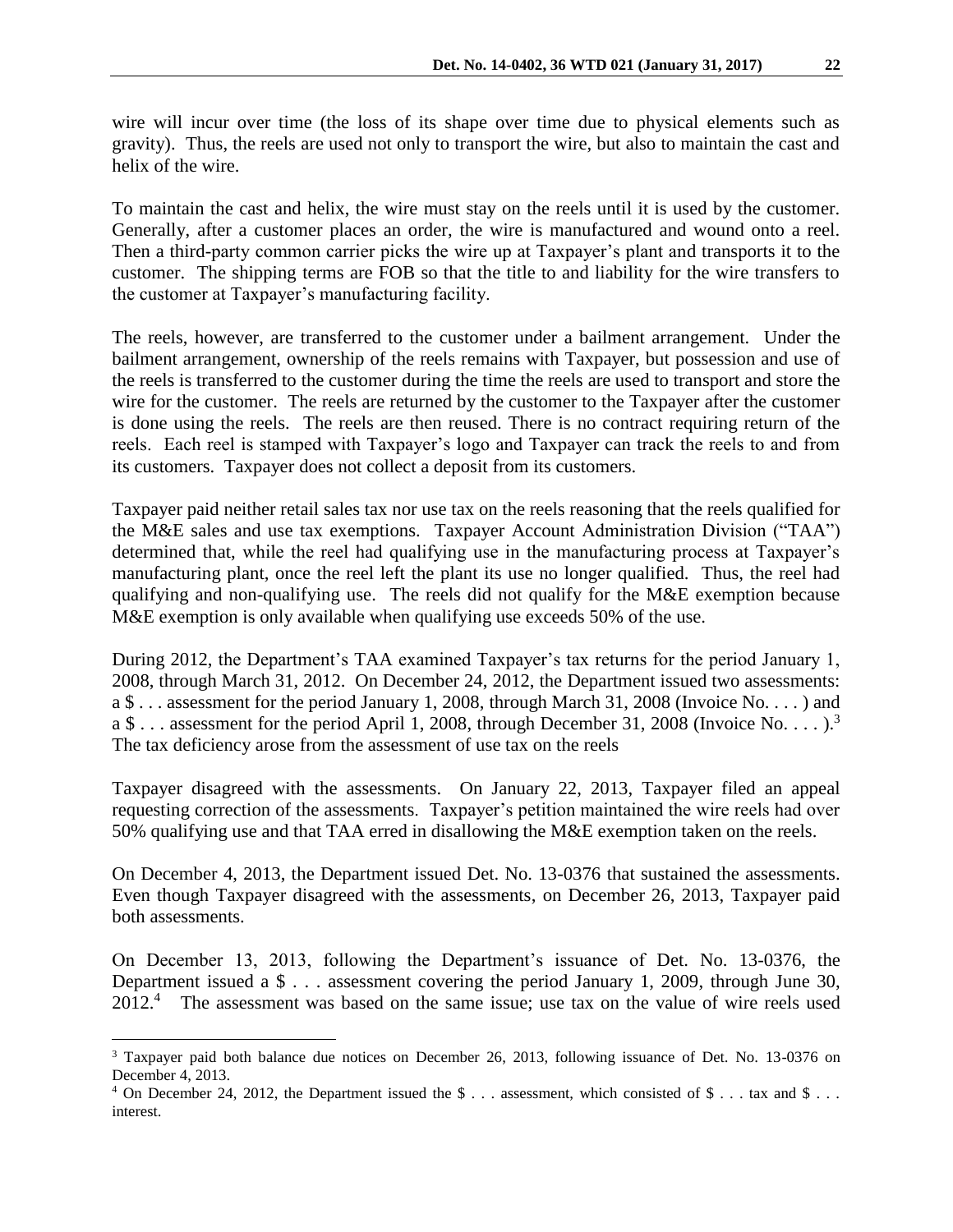directly in Taxpayer's manufacturing operation. On January 10, 2014, Taxpayer filed an appeal requesting correction of unpaid assessment . . . / Audit No. . . . ).

On December 26, 2013, Taxpayer paid the two assessments that had been the subject of Det. No. 13-0376. On January 22, 2013, Taxpayer filed a petition requesting refund of the tax it had paid on December 26, 2013.<sup>5</sup>

Taxpayer's Appeal petitions were very similar and stated that "[a] "Detailed Brief of Issues Under Appeal" that discusses the facts and legal arguments in detail will be submitted at a later date." On March 25, 2014, Taxpayer provided the Appeals Division a supplemental brief, which restated the original arguments addressed in Det. No. 13-0376

### ANALYSIS:

Sales of tangible personal property to consumers in the state of Washington, including successive retail sales of the same property, are subject to retail sales tax, unless there is a specific exemption. RCW 82.08.020; 82.04.050. In general, the use tax applies upon the use within Washington of any tangible personal property the sale or acquisition of which has not been subjected to the Washington retail sales tax. It complements the retail sales tax by imposing a tax of like amount. RCW 82.12.020; RCW 82.12.0252; WAC 458-20-178 ("Rule 178").

To qualify for the M&E exemption, a purchaser must establish: (1) a sale; (2) to a manufacturer or processor for hire; (3) of machinery and equipment; (4) used directly; (5) in a manufacturing operation. Det. No. 03-0325, 24 WTD 351 (2005).

A similar exemption is found in the use tax statutes. RCW 82.12.02565. We collectively refer to these exemptions as "the M&E exemption." Det. No. 07-0324E, 27 WTD 119 (2008).

All requirements must be met for the M&E exemption to apply. Here the concern centers on the whether the reels had sufficient qualifying use in the manufacturing operation. Rule  $13601(1)(g)$ defines "manufacturing operation" as:

"Manufacturing operation" means the manufacturing of articles, substances, or commodities for sale as tangible personal property. A manufacturing operation begins at the point where the raw materials enter the manufacturing site and ends at the point where the processed material leaves the manufacturing site. The operation includes storage of raw materials at the site, the storage of in-process materials at the site, and the storage of the processed material at the site. The manufacturing operation is defined in terms of a process occurring at a location. To be eligible as a qualifying use of M&E, the use must take place within the manufacturing operation, unless specifically exempted by law. Storage of raw material or other tangible personal property, packaging of tangible personal property, and other activities that potentially qualify under the "used directly" criteria, and that do not constitute manufacturing in and of themselves, are not within the scope of the exemption unless they take place at a manufacturing site.

 $5$  Taxpayer requested the refund of tax paid on Invoice Nos. . . . .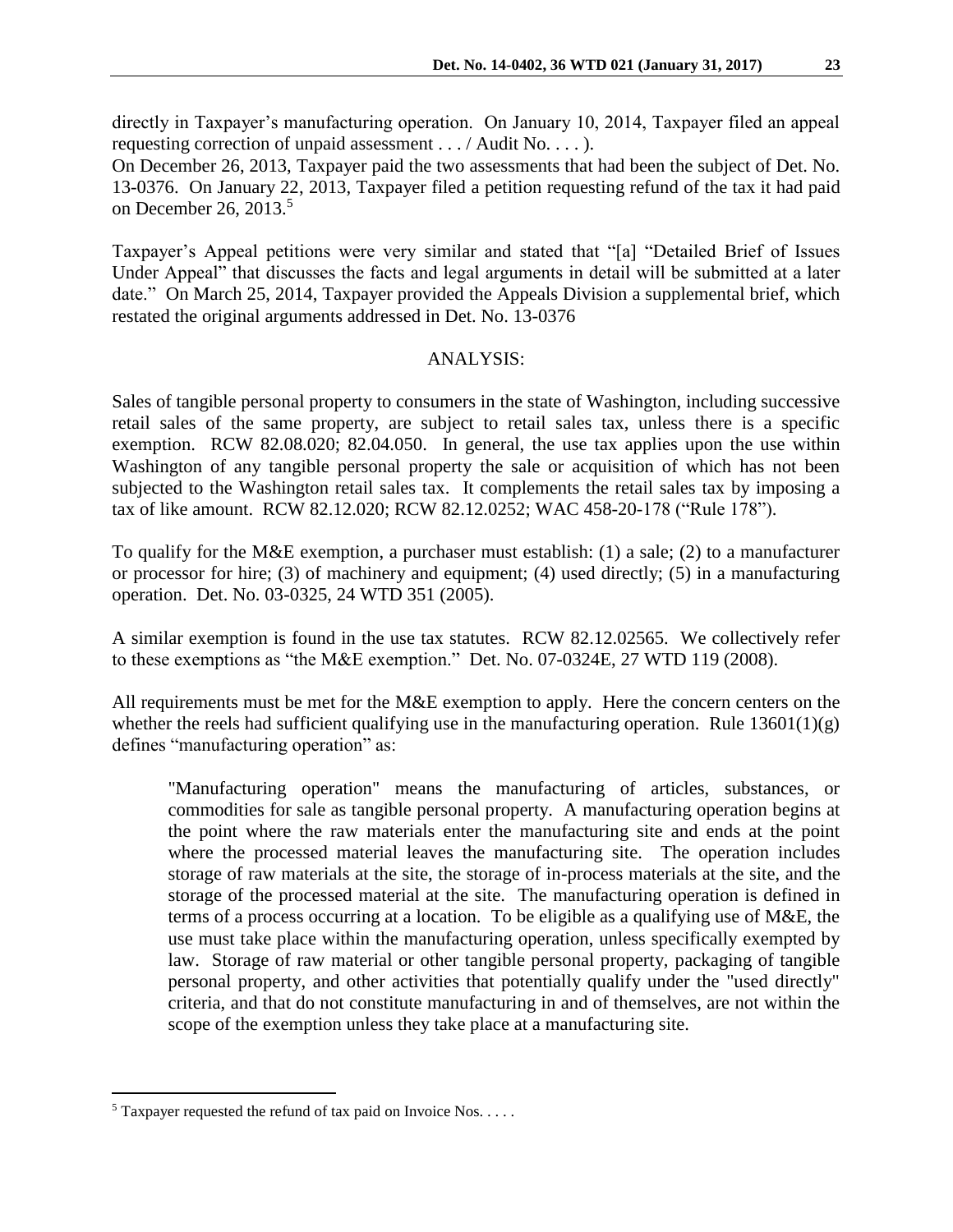Machinery and equipment used in a manufacturing operation may have qualifying and nonqualifying use. The requirements of the M&E exemption is only satisfied if the qualifying use satisfies the majority use requirement. Rule 13601(9) discusses the majority use requirement:

(a) Machinery and equipment both used directly in a qualifying operation and used in a non-qualifying manner is eligible for the exemption only if the qualifying use satisfies the majority use requirement. … Majority use can be expressed as a percentage, with the minimum required amount of qualifying use being greater than fifty percent compared to overall use. To determine whether the majority use requirement has been satisfied, the person claiming the exemption must retain records documenting the measurement used to substantiate a claim for exemption or, if time, value, or volume is not the basis for measurement, be able to establish by demonstrating through practice or routine that the requirement is satisfied. Majority use is measured by looking at the use of an item during a calendar year using any of the following:.

Rule 13601(9) explains that use may be measured by time, value, volume, or another comparable measure.

Taxpayer maintains that time is the appropriate way to measure use of the reels. Taxpayer's March 25, 2014, supplemental briefing material acknowledged that:

[T]he only open issue with respect to [Taxpayer's] qualification for the M&E use tax exemption is whether the wire reels are in fact used by [Taxpayer] in a non-qualifying manner, and if so, whether the qualifying use by [Taxpayer] exceeds fifty percent of the total use of the reels by them.

Taxpayer maintained that the reels met the majority use threshold using the time measurement. Taxpayer explains its use of the reels occurs at two locations: 1) inside the manufacturing plant and 2) on the loading dock after the reels have been loaded with cable and are awaiting shipment. Taxpayer further explained that from the time that a carrier picks up the reels for delivery to the customer until the time that the reels are returned to Taxpayer, the use of the reels is by the customer as a bailment and should be excluded from the calculation.

Taxpayer's petition argues that the use of the reels by Taxpayer's customers does not affect the majority use calculation. Specifically, Taxpayer maintains that the only relevant factor is use of the machinery or equipment by the manufacturer. Use of the machinery or equipment by the manufacturer's customers or third parties is not relevant to the determination. Taxpayer's position is based on Rule 13601(1), which states:

This section explains the retail sales and use tax exemption provided by RCW 82.08.02565 and 82.12.02565 for sales to or use by manufacturers or processors for hire of machinery and equipment (M&E) used directly in a manufacturing operation or research and development operation.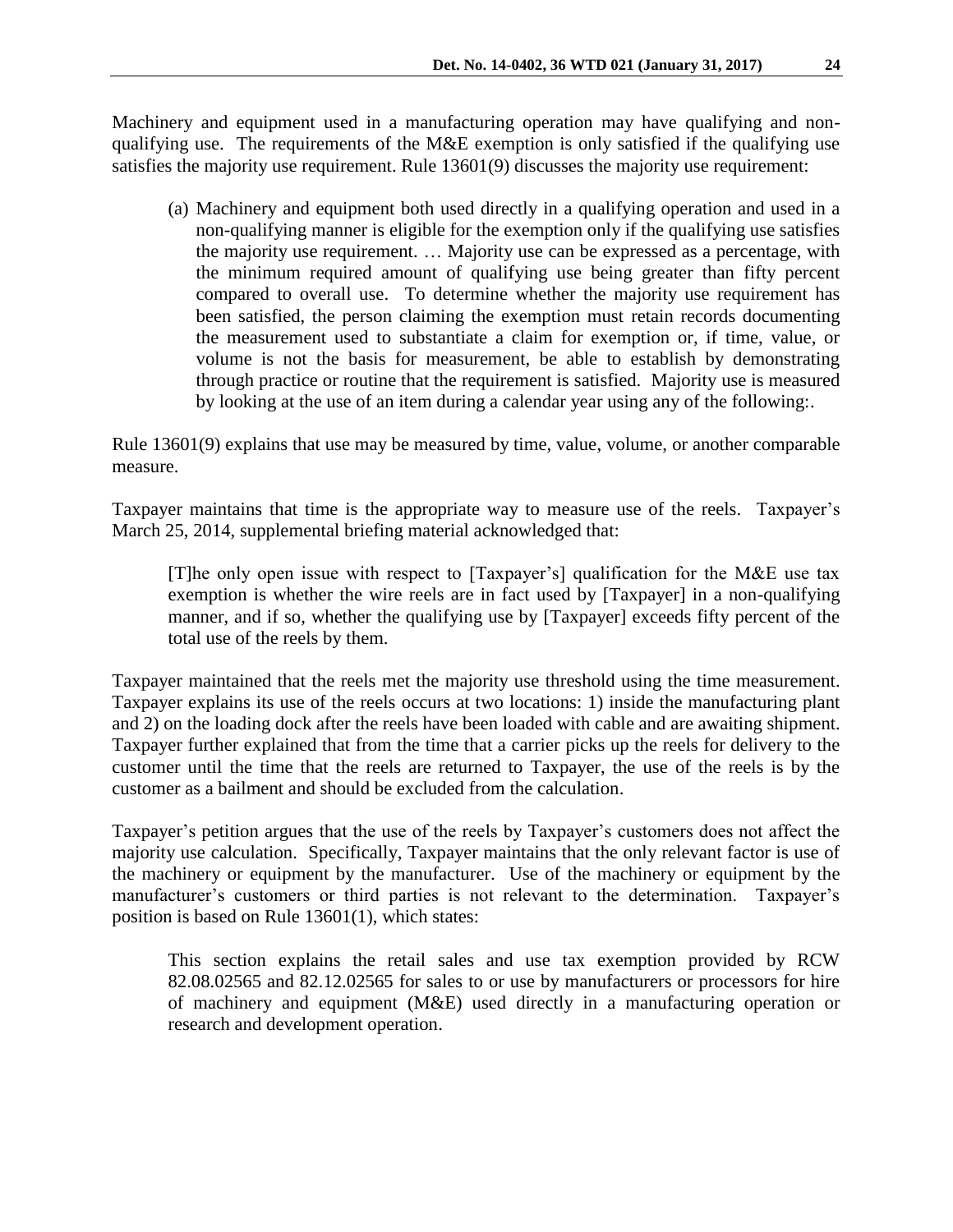According to Taxpayer, it no longer uses the reels once a customer takes possession of them under a bailment arrangement. Therefore, Taxpayer satisfies the majority use threshold because there is no non-qualifying use by Taxpayer after the customer's common carrier takes possession of the reels under a bailment arrangement on behalf of the customer at the manufacturing facility loading dock under the F.O.B. . . . , Washington shipping terms.

We disagree with Taxpayer's analysis. Rule 13601(5) explains: who and what is eligible for the M&E exemption:

Machinery and equipment used directly in a qualifying operation by a qualifying person is eligible for the exemption, subject to overcoming the majority use threshold.

Rule 13601(9)(a) explained the majority use threshold:

Machinery and equipment both used directly in a qualifying operation and used in a nonqualifying manner is eligible for the exemption only if the qualifying use satisfies the majority use requirement.

First, the M&E exemption applies to machinery and equipment used in a manufacturing operation. Qualifying use must take place within the manufacturing operation. In regards to the use of the reels for transportation and storage, Rule  $13601(2)(g)$  states:

The manufacturing operation is defined in terms of a process occurring at a location. To be eligible as a qualifying use of M&E, the use must take place within the manufacturing operation, unless specifically exempted by law. Storage of raw material or other tangible personal property, packaging of tangible personal property, and other activities that potentially qualify under the "used directly" criteria, and that do not constitute manufacturing in and of themselves, are not within the scope of the exemption unless they take place at a manufacturing site.

Even if we accept Taxpayer's assertion that the reels are used to maintain the cast and helix of the cable, under the provisions of Rule 13601 such use would only be qualifying during storage of the cable at the manufacturing site.<sup>6</sup>

Secondly, we are not convinced, as Taxpayer argues, that the use of the reels for transportation and storage should be excluded from the calculation of qualifying and non-qualifying use because the customer "used the reels" and not Taxpayer.

 $<sup>6</sup>$  In regards to the "used directly" requirement, Rule 13601(8) explains:</sup>

The "used directly" criteria. Items that are not used directly in a qualifying operation are not eligible for the exemption. The statute provides eight descriptions of the phrase "used directly." The manner in which a person uses an item of machinery and equipment must match one of these descriptions. If M&E is not "used directly" it is not eligible for the exemption. Examples of items that are not used directly in a qualifying operation are cafeteria furniture, safety equipment not part of qualifying M&E, packaging materials, shipping materials, or administrative equipment. Machinery and equipment is "used directly" in a manufacturing operation, testing operation, or research and development operation, if the machinery and equipment meets any one of the following criteria: ...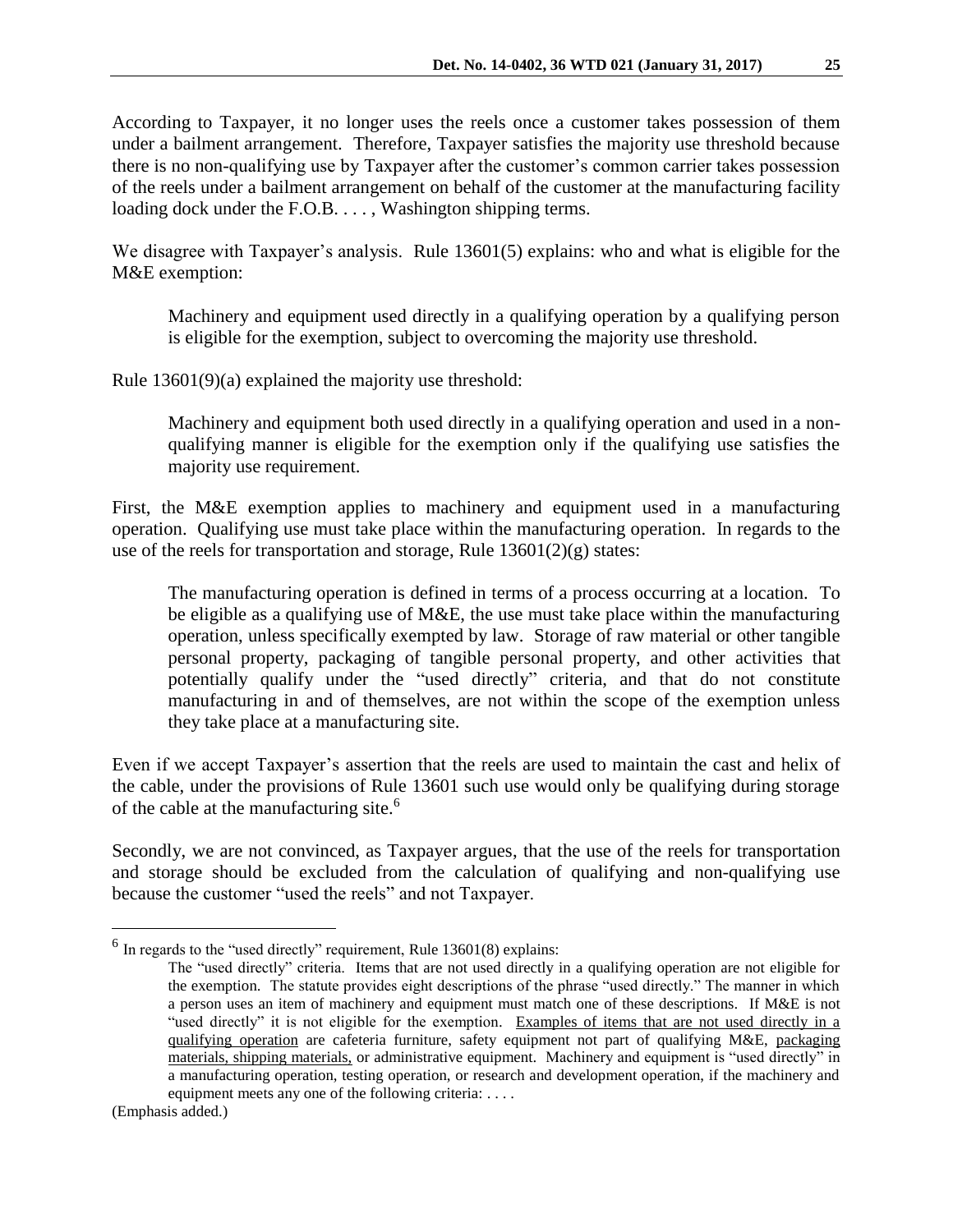The term "using" is broadly defined in RCW 82.12.010(6) to include both its ordinary meaning as a special statutory meaning, as follows:

Use," "used," "using," or "put to use" shall have their ordinary meaning, and shall mean:

(a) With respect to tangible personal property, the first act within this state by which the taxpayer takes or assumes dominion or control over the article of tangible personal property (as a consumer), and include installation, storage, withdrawal from storage, distribution, or any other act preparatory to subsequent actual use or consumption within this state . . . .

Under this statutory framework, the issue is whether Taxpayer gave up dominion or control over the reels. Dominion and control is broadly defined to include "storage, withdrawal from storage preparatory to subsequent actual use or any other act preparatory to subsequent actual use or consumption within this state . . . . " The reels were used to contain the cable for transportation and maintain the cast and helix. Subsequently, the reels were returned to Taxpayer. At all times Taxpayer owned the reels, the reels were marked with Taxpayer's name, and there was the expectation the reels would be returned to Taxpayer. As owner of the reels, Taxpayer could have instructed the customer regarding disposition of the reels. Accordingly, . . . Taxpayer [only] granted temporary use of the reels to its customers . . . .

Rule 13601(8) explains that "[i]tems that are not used directly in a qualifying operation are not eligible for the exemption." Rule 13601(8) further explains that: "[e]xamples of items that are not used directly in a qualifying operation are … packaging materials, shipping materials…"

The use of the reels for shipping and packing is a non-qualifying use. While the reels may serve an important purpose in helping to retain the cast and helix of the cable, the reels, which Taxpayer owns, are used by Taxpayer as a packaging material to ship the cable to the customer. We are not convinced, as TAA was not, that the use of the reels for shipping should be excluded from the calculation of qualifying and non-qualifying use because of a bailment of the reels to the customer.

Tax exemption statutes must be strictly construed in favor of the application of the tax. *Yakima Fruit Growers Association v. Henneford*, 187 Wn. 252, 60 P. (2d) 62 (1936) "[T]he burden of showing qualification for the tax benefit afforded likewise rests with the taxpayer." *Group Health Co-op. v. Tax Comm'n,* 72 Wn.2d 422, 429, 433 P.2d201 (1967). Consistent with that basic principle, Rule 13601 requires that when the there is qualifying and non-qualifying use of equipment that qualification for the exemption must be documented. Thus, to the degree Taxpayer can document that the majority of use of the reels was within the manufacturing operation, the M&E exemption will be allowed. Should Taxpayer assemble documents to support qualifying use of the reels, a refund request may be made according to the provisions contained in WAC 458-20-229.